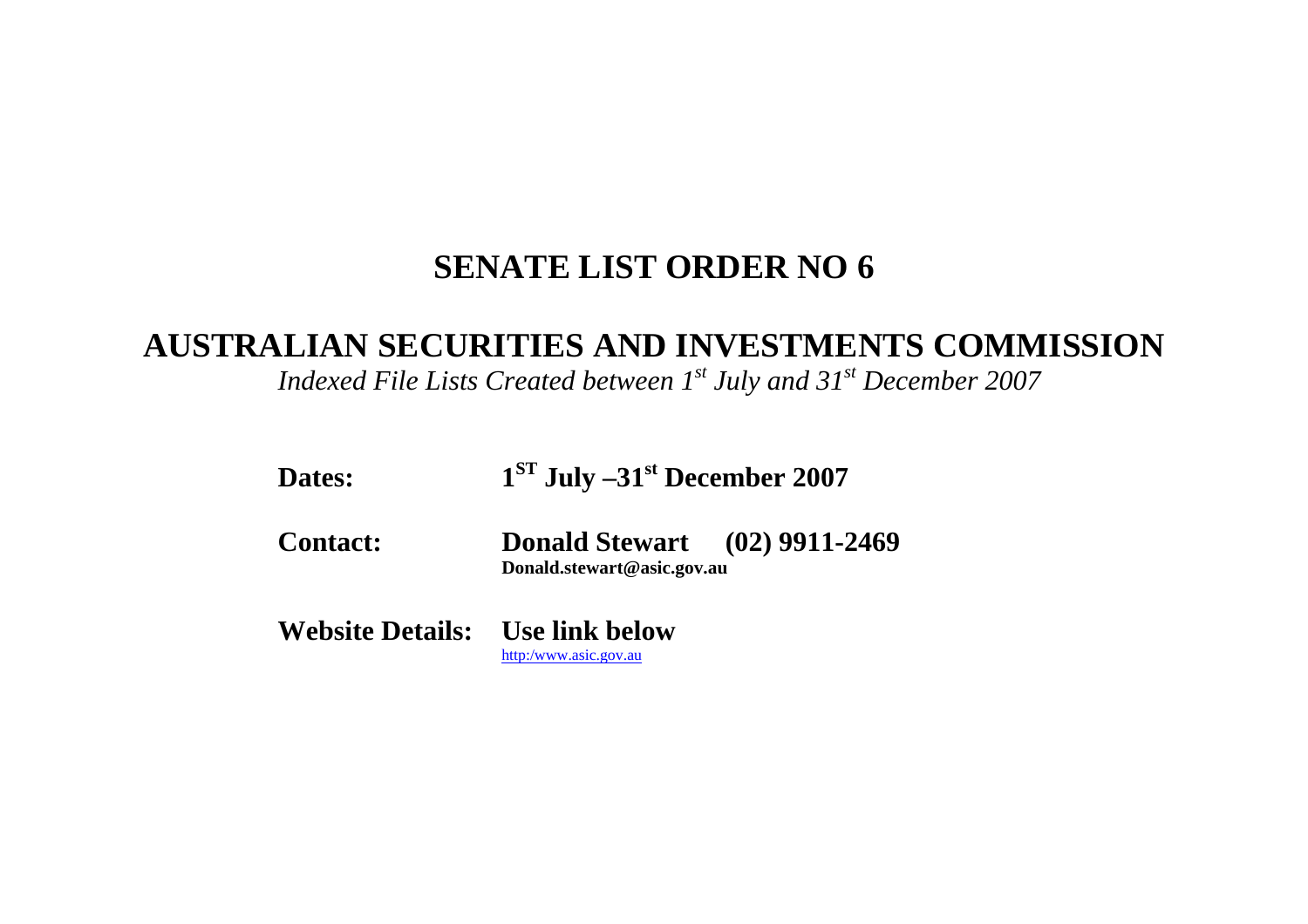PMR 2007/018271 ASP JUNE 2006 WORKING PAPERS - VOLUME 1 PMR 2007/018272 ASP JUNE 2006 WORKING PAPERS - VOLUME 2 PMR 2007/018273 ASP JUNE 2006 WORKING PAPERS - VOLUME 3 PMR 2007/019593 FSR COMPENSATION ARRANGEMENTS PMR 2007/019594 REVIEW OF PRACTICE NOTE 55:CONSENT TO QUOTE PMR 2007/019595 UPDATE OF POLICY STATEMENT110 SHARE BUY-BACKS PMR 2007/019596 UPDATE POLICY STATEMENT 159 JOINT BIDS POLICY PMR 2007/019598 UPDATE CLASS ORDER 03/1096 ACTUARIES: FURTHER EXTENDED TRANSITIONAL RELIEF PMR 2007/019600 CLASS ORDER 07/409 GENERAL INSURANCE DISCLOSURE: EXTENSION OF TRANSITIONAL RELIEF PMR 2007/019662 ADVICE STANDARD & COMPLEX FINANCIAL REPORTING GROUP FILE PART 7 PMR 2007/019689 REVIEW OF POLICY STATEMENT 172 PART 3 PMR 2007/019693 ASX MARKET RULES OVERLAP PROJECT PMR 2007/019828 STANDARD BUSINESS REPORTING STEERING COMMITTEE PART 2 PMR 2007/019829 REVIEW OF PERSONAL PROPERTY SECURITIES - CONSULTATION GROUP PART 2 PMR 2007/019833 SENATE ESTIMATES PART 6 PMR 2007/019838 CROSS BORDER PROJECT PART 2 PMR 2007/019865 IFSA AND PRODUCT RATIONALISATION PMR 2007/019966 DEBENTURE TASKFORCE EXPERTS PMR 2007/019967 DEBENTURE TASKFORCE DISCLOSURE PMR 2007/019968 DEBENTURE TASKFORCE ADVERTISING PMR 2007/019969 DEBENTURE TASKFORCE REPORT PMR 2007/019971 DEBENTURE TASKFORCE MASTER PMR 2007/020097 COMPENSATION ARRANGEMENT - RAB FOLDER 4 PMR 2007/020647 CALCULATORS PART 4 PMR 2007/020665 SUBMISSIONS ON NON DISCRETIONARY PORTFOLIO SERVICES PMR 2007/020887 FUNDRAISING - MISCELLANEOUS PMR 2007/020937 COMPETITION FOR MARKET SERVICES PMR 2007/020941 PN 34 - REPORTING OBLIGATIONS OF AUDITORS (JUNE 2004) PMR 2007/020949 WHOLLY OWNED ENTITIES CLASS ORDER CHECKLISTS (JUNE 2004) PMR 2007/020951 IMPACT OF AASB 1046 "DIRECTORS AND EXECUTIVE DISCLOSURES BY DISCLOSING ENTITIES" (JUNE 2004)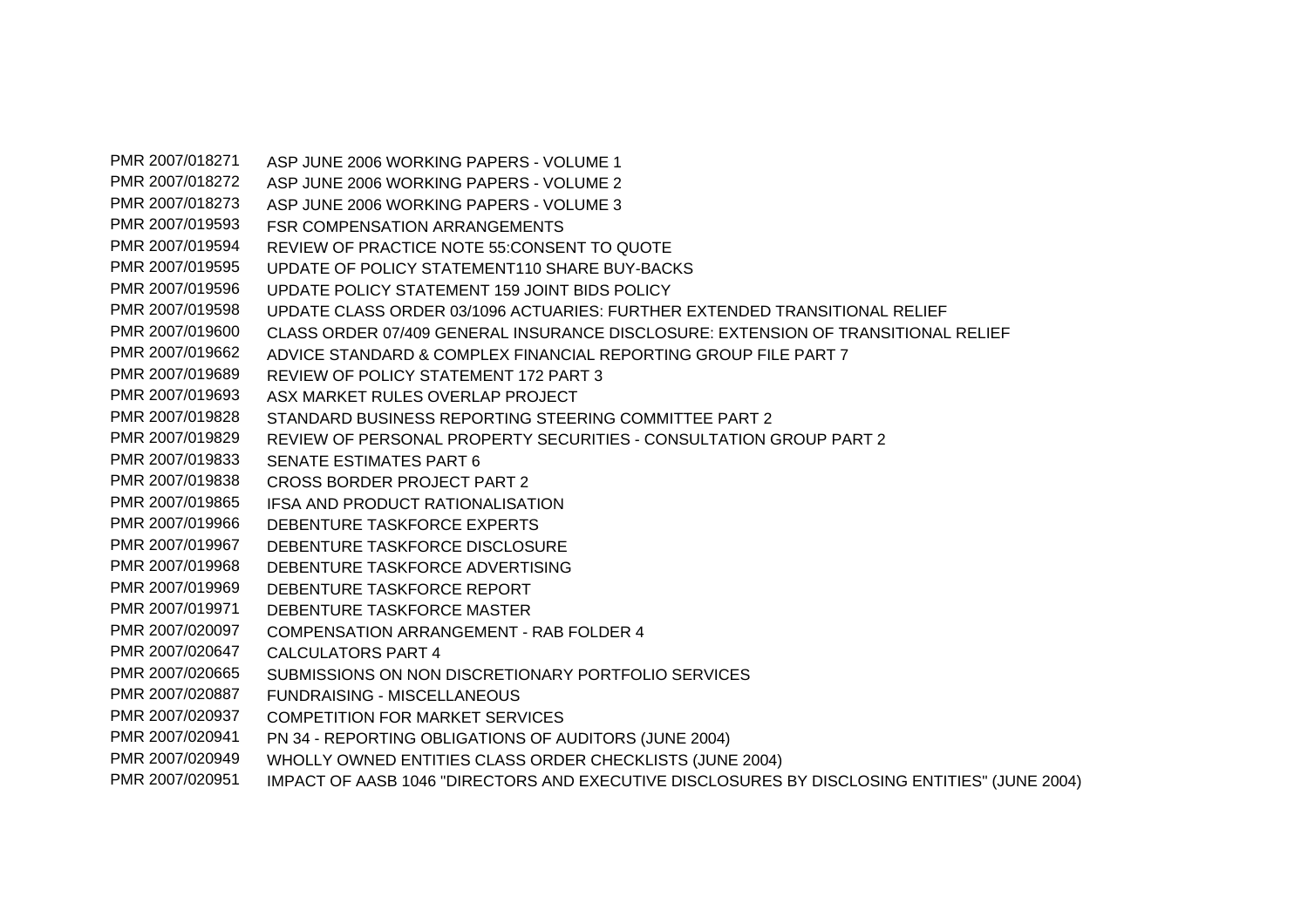| PMR 2007/020952 | CO 05/0142 - SECTION 341 CLASS ORDER - TIMING OF AUDITOR INDEPENDENCE DECLARATIONS                                         |
|-----------------|----------------------------------------------------------------------------------------------------------------------------|
| PMR 2007/020954 | CO 05/0542 - SECTION 341 CLASS ORDER - VARIATION OF CO 98/1418 RE CERTIFICATES BY LEGAL<br><b>PRACTITIONERS</b>            |
| PMR 2007/020955 | DRAFT GUIDE ON PRO FORMA INFORMATION (INCLUDES CO 05/0642 TO CO 05/644) - PART 1                                           |
| PMR 2007/020956 | DRAFT GUIDE ON PRO FORMA INFORMATION (INCLUDES CO 05/0642 TO CO 05/644) - PART 2                                           |
| PMR 2007/020958 | VARIOUS FINANCIAL REPORTING CLASS ORDERS, ETC AROUND JUNE 2005 RELATING TO ADOPTION OF<br>IFRS AND CLERP 9 - PART 1        |
| PMR 2007/020959 | VARIOUS FINANCIAL REPORTING CLASS ORDERS, ETC AROUND JUNE 2005 RELATING TO ADOPTION OF<br><b>IFRS AND CLERP 9 - PART 2</b> |
| PMR 2007/020961 | MANAGED INVESTMENT SCHEME RELIEF ON ADOPTION OF IFRS                                                                       |
| PMR 2007/020964 | INFORMATION RELEASE IR05-57 - CLARIFYING DIVIDEND PAYMENT RULES ON ADOPTION OF IFRS<br>(OCTOBER 2005)                      |
| PMR 2007/020966 | CO 06/0050 - SECTION 341 CLASS ORDER - DIRECTOR AND EXECUTIVE REMUNERATION                                                 |
| PMR 2007/020968 | CO 06/0105 AND CO 0106 - SECTION 341 CLASS ORDERS - DIRECTOR AND EXECUTIVE REMUNERATION                                    |
| PMR 2007/020969 | CO 06/0441 - SECTION 341 CLASS ORDER - COMBINING REGISTERED SCHEME FINANCIAL STATEMENTS                                    |
| PMR 2007/020970 | CO 06/0709 - SECTION 341 CLASS ORDERS - MINOR FIXES TO CLASS ORDERS                                                        |
| PMR 2007/020984 | PS 187 - AUDITOR ROTATION                                                                                                  |
| PMR 2007/021000 | AASB DISCUSSION PAPER "RELEVANCE OF PARENT ENTITY FINANCIAL REPORTS"                                                       |
| PMR 2007/021002 | <b>IOSCO AUDITING SUBCOMMITTEE - FEBRUARY AND MARCH 2007</b>                                                               |
| PMR 2007/021003 | <b>IAASB MEETING IN SYDNEY - APRIL 2007</b>                                                                                |
| PMR 2007/021004 | IOSCO AUDITING SUBCOMMITTEE - APRIL TO JUNE 2007                                                                           |
| PMR 2007/021005 | IOSCO AUDITING SUBCOMMITTEE MEETING - JUNE 2007                                                                            |
| PMR 2007/021006 | <b>IOSCO STANDING COMMITTEE NO.1 - JUNE 2007</b>                                                                           |
| PMR 2007/021009 | AFS LICENSEES - ELECTRICITY DERIVATIVES                                                                                    |
| PMR 2007/021015 | IOSCO AUDITING SUBCOMMITTEE - NON-AUDIT SERVICES SURVEY (AUSTRALIA) - PART 1                                               |
| PMR 2007/021017 | <b>IOSCO AUDITING SUBCOMMITTEE - TO SEPTEMBER 2005</b>                                                                     |
| PMR 2007/021018 | <b>IOSCO AUDITING SUBCOMMITTEE - SEPTEMBER TO SEPTEMBER 2005</b>                                                           |
| PMR 2007/021019 | IOSCO AUDITING SUBCOMMITTEE - OCTOBER 2005 TO FEBRUARY 2006                                                                |
| PMR 2007/021020 | <b>IOSCO AUDITING SUBCOMMITTEE - FEBRUARY 2006 TO JULY 2006</b>                                                            |
| PMR 2007/021022 | <b>IOSCO AUDITING SUBCOMMITTEE - JULY 2006 TO DECEMBER 2006</b>                                                            |
| PMR 2007/021024 | IOSCO STANDING COMMITTEE NO.1 - OTHER PAPERS                                                                               |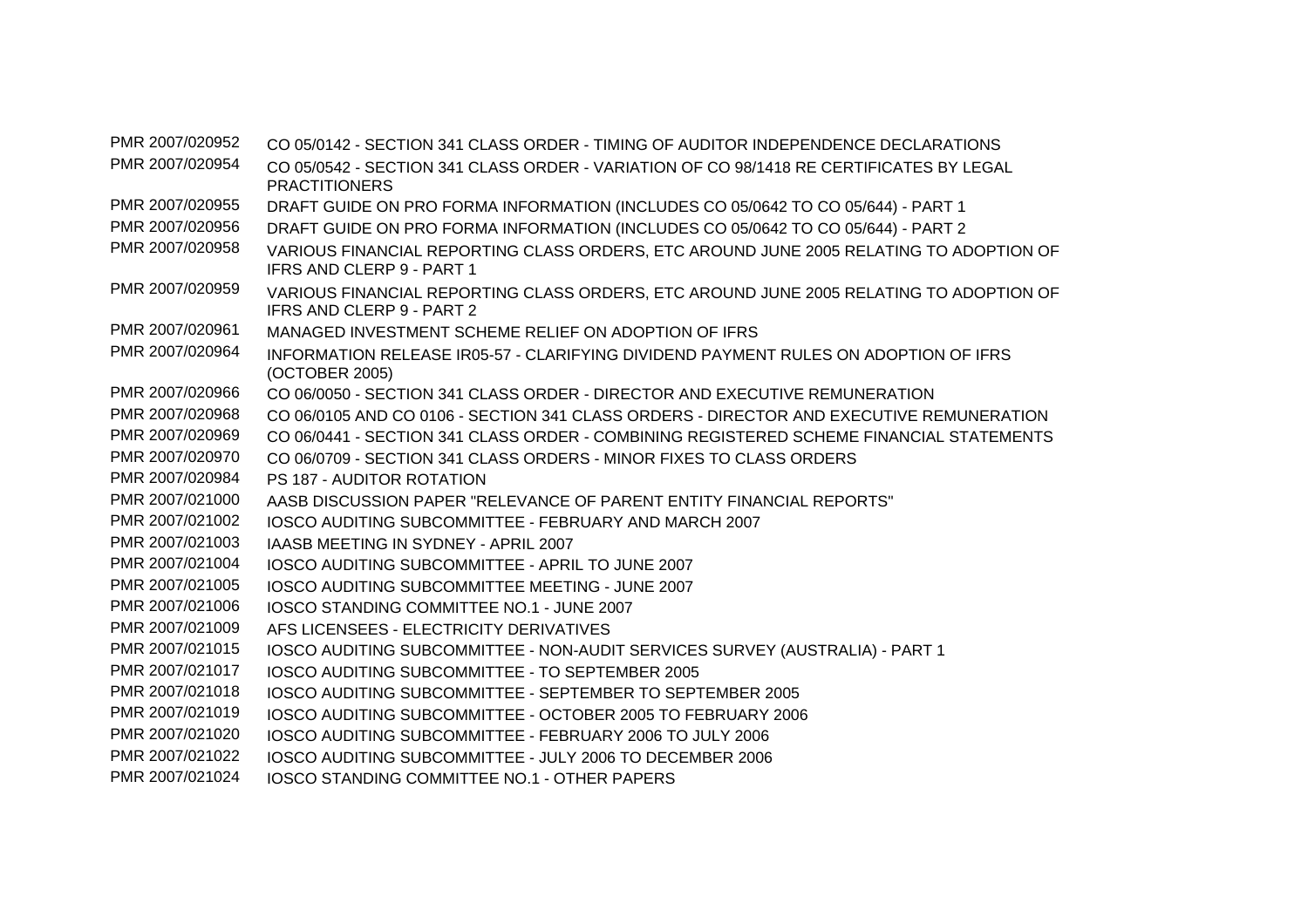PMR 2007/021028 IOSCO AUDITING SUBCOMMITTEE - NON-AUDIT SERVICES SURVEY (AUSTRALIA) - PART 2 PMR 2007/021037 XBRL TAXONOMY EXTENSIONS AND STANDARD BUSINESS REPORTING PMR 2007/021042 CO 05/0539 - SECTION 341 CLASS ORDER - EXTENSION OF TIME TO LODGE FINANCIAL REPORTS IN FIRST YEAR OF ADOPTING IFRS PMR 2007/021043 CO 07/0505 - SECTION 341 AND SUBSECTION 601CK(7) - SIMPLER REGULATORY SYSTEM IMPLICATIONS PMR 2007/021082 UNIT PRICING GUIDE - 2005 PMR 2007/021268 GENERAL OMNIBUS FILE - ADVICE STANDARD AND COMPLEX - FUNDRAISING PMR 2007/021332 US MUTUAL RECOGNITION: COMPLIANCE PMR 2007/021345 NIA SME ROUNDTABLE - 8 MARCH 2006 PMR 2007/021346 IASB IAS 37 FORUM - DECEMBER 2006 PMR 2007/021348 ICAA, CPAA, NIA DIFFERENTIAL AUDITING ROUNDTABLE - 13 MARCH 2007 PMR 2007/021350 AASB CONSULTATIVE GROUP MEETINGS - 9 NOVEMBER 2005, 8 NOVEMBER 2006, 23 MAY 2007 PMR 2007/021353 FINANCIAL REPORTING PANEL - GENERAL PMR 2007/021382 EXTERNAL PRESENTATIONS - FEBRUARY TO JULY 2007 PMR 2007/021385 POTENTIAL EU CARVE-OUTS FROM IAS 39 PMR 2007/021393 TRANS TASMAN MUTUAL RECOGNITION OF AUDITORS PMR 2007/021456 UPDATE OF PS 31 ACQUISITIONS AND DISPOSAL BY A BROKER ACTING AS PRINCIPLE PMR 2007/021606 EXAMPLE SOA PMR 2007/021618 AUTHORISED AUDIT COMPANIES - PS AND CONDITIONS PMR 2007/021619 CLERP 9 GENERAL INCLUDING NON AUDITOR INDEPENDENCE PMR 2007/021731 CONFLICTS MANAGEMENT POLICY PART 5 PMR 2007/021769 ASIC SUMMER SCHOOL 2008 PMR 2007/022492 UPDATE POLICY STATEMENT 159 JOINT BIDS POLICY PMR 2007/022530 UNLISTED & UNRATED DEBENTURE TASK FORCE - CBC WORKING FILE VOLUME ONE PMR 2007/022531 UNLISTED & UNRATED DEBENTURE TASK FORCE - CBC WORKING FILE VOLUME TWO PMR 2007/022532 UNLISTED & UNRATED DEBENTURE TASK FORCE - CBC WORKING FILE - EXPERTS VOLUME ONE PMR 2007/022533 UNLISTED & UNRATED DEBENTURE TASK FORCE - CBC WORKING FILE - EXPERTS VOLUME TWO PMR 2007/022536 ADVERTISING PROJECT - CBC WORKING FILE VOLUME ONE PMR 2007/022537 ADVERTISING PROJECT - CBC WORKING FILE VOLUME TWO PMR 2007/022538 ADVERTISING PROJECT - CBC WORKING FILE VOLUME THREE PMR 2007/022540 ADVERTISING PROJECT - CBC WORKING FILE VOLUME FOUR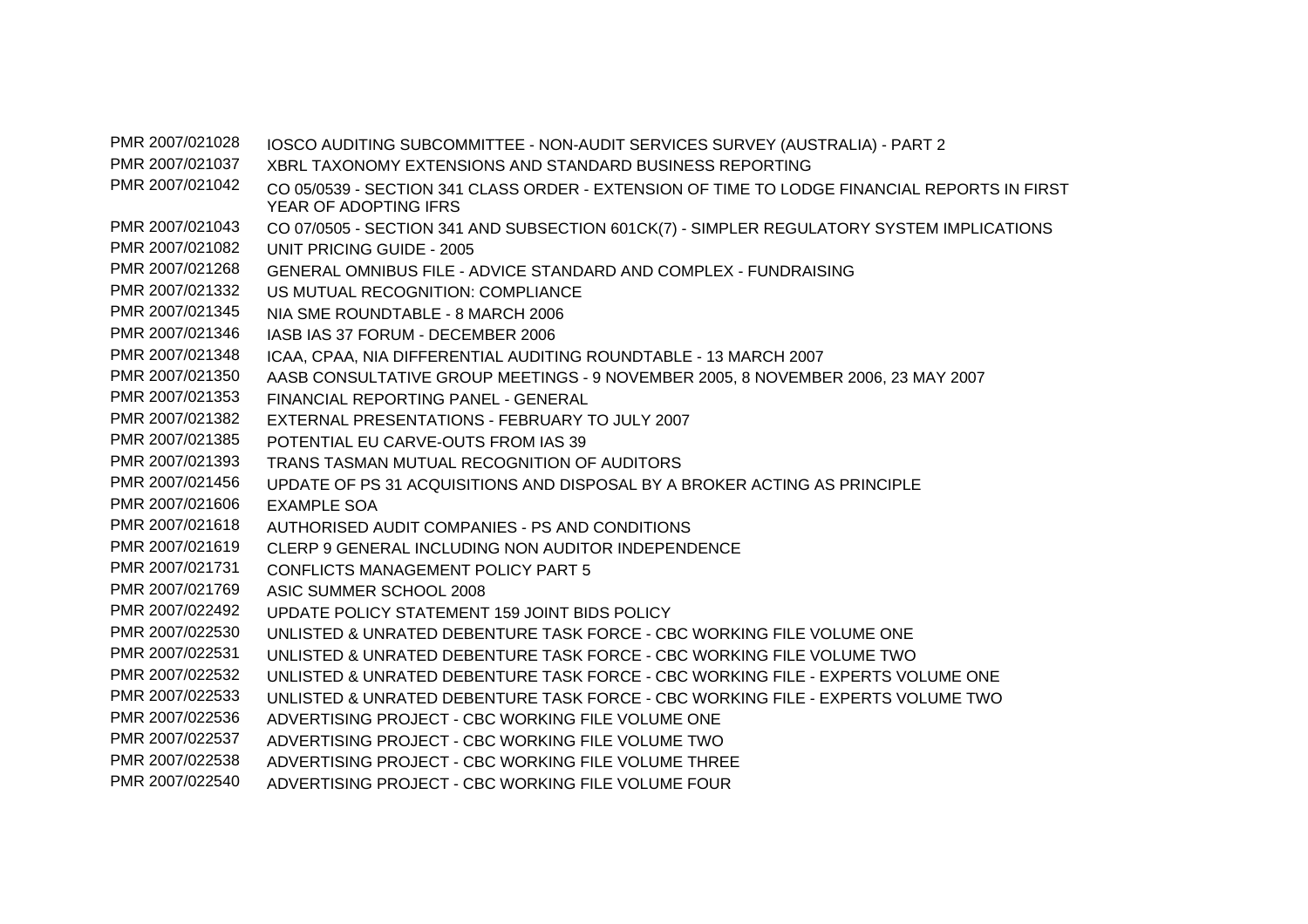PMR 2007/022541 ADVERTISING PROJECT - CBC WORKING FILE VOLUME FIVE PMR 2007/022542 ADVERTISING PROJECT - CBC WORKING FILE VOLUME SIX PMR 2007/022543 ADVERTISING PROJECT - CBC WORKING FILE VOLUME SEVEN PMR 2007/022544 ADVERTISING PROJECT - CBC WORKING FILE VOLUME EIGHT PMR 2007/022545 ADVERTISING PROJECT - CBC WORKING FILE VOLUME NINE PMR 2007/022546 ADVERTISING PROJECT - CBC WORKING FILE VOLUME TEN PMR 2007/022575 DMA PROJECT - CBC WORKING FILE VOLUME ONE PMR 2007/022578 DMA PROJECT - CBC WORKING FILE VOLUME TWO PMR 2007/022619 COMPETITION FOR MARKET SERVICES VOLUME 2 PMR 2007/022620 COMPETITION FOR MARKET SERVICES - RESPONSES TO PUBLIC CONSULTATION AUGUST 2007 PMR 2007/022655 UPDATE OF POLICY STATEMENT110 SHARE BUY-BACKS PMR 2007/022657 PRACTICE NOTE UPDATE PN60 - CONVERTED TO RG 23 PMR 2007/022853 COMPLIANCE LEGAL: LIQUIDATORS RELATED WORK PMR 2007/023150 CBC MISCELLANEOUS MATTERS - FSR COMPLIANCE VOLUME ONE PMR 2007/023151 CBC MISCELLANEOUS MATTERS - FSR COMPLIANCE VOLUME TWO PMR 2007/023152 CBC MISCELLANEOUS MATTERS - FSR COMPLIANCE VOLUME THREE PMR 2007/023153 CBC MISCELLANEOUS MATTERS - FSR COMPLIANCE VOLUME FOUR PMR 2007/023154 CBC MISCELLANEOUS MATTERS - FSR COMPLIANCE VOLUME FIVE PMR 2007/023155 CBC MISCELLANEOUS MATTERS - FSR COMPLIANCE VOLUME SIX PMR 2007/023156 CBC MISCELLANEOUS MATTERS - FSR COMPLIANCE VOLUME SEVEN PMR 2007/023157 CBC MISCELLANEOUS MATTERS - FSR COMPLIANCE VOLUME EIGHT PMR 2007/023158 CBC MISCELLANEOUS MATTERS - FSR COMPLIANCE VOLUME NINE PMR 2007/023160 CBC MISCELLANEOUS MATTERS - FSR COMPLIANCE VOLUME TEN PMR 2007/023161 CBC MISCELLANEOUS MATTERS - FSR COMPLIANCE VOLUME ELEVEN PMR 2007/023162 CBC MISCELLANEOUS MATTERS - FSR COMPLIANCE VOLUME TWELVE PMR 2007/023163 CBC MISCELLANEOUS MATTERS - CAPITAL MARKETS VOLUME ONE PMR 2007/023195 CBC MISCELLANEOUS MATTERS - CAPITAL MARKETS VOLUME TWO PMR 2007/023196 CBC MISCELLANEOUS MATTERS - CAPITAL MARKETS VOLUME THREE PMR 2007/023197 CBC MISCELLANEOUS MATTERS - CAPITAL MARKETS VOLUME FOUR PMR 2007/023198 CBC MISCELLANEOUS MATTERS - CAPITAL MARKETS VOLUME FIVE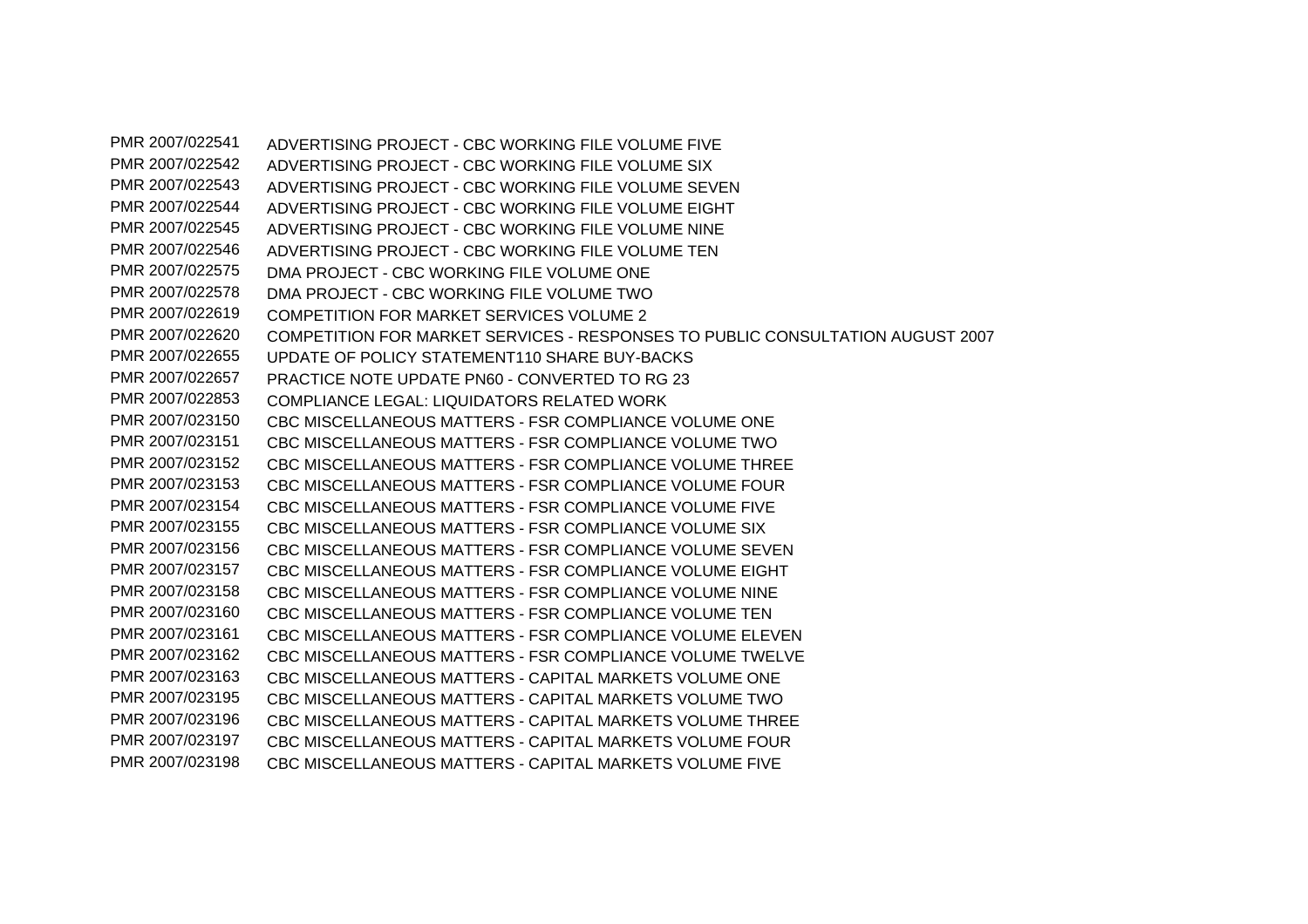PMR 2007/023200 CBC MISCELLANEOUS MATTERS - CAPITAL MARKETS VOLUME SIX PMR 2007/023239 FSRA POLICY DEVELOPMENT MATERIALS BOX 1 - RPG PAPERS PMR 2007/023240 FSRA POLICY DEVELOPMENT MATERIALS BOX 2 - REFERENCE PAPERS PMR 2007/023248 MASTER FUNDS / WRAPS - RPG PAPERS PMR 2007/023254 REGPOL - FSR SUBMISSIONS ON FIRST PPPS VOLUME 1 PMR 2007/023255 REGPOL - FSR SUBMISSIONS ON FIRST PPPS VOLUME 2 PMR 2007/023256 REGPOL - FSR SUBMISSIONS ON PPP 10 PMR 2007/023265 FSR COMPENSATION ARRANGEMENTS SUBMISSIONS TO ASIC CONSULTATION PAPER 87 PMR 2007/023288 FSR SUBMISSIONS ON PPP 11 PMR 2007/023291 FSR SUBMISSIONS ON SECOND PPPS VOLUME 1 PMR 2007/023292 FSR SUBMISSIONS ON SECOND PPPS VOLUME 2 PMR 2007/023294 FSRB PJC SUBMISSIONS MAY / JUNE 2001 PMR 2007/023298 SUBMISSIONS ON DRAFT PS 166 PMR 2007/023469 UNLISTED AND UNRATED DEBENTURE TASK FORCE PMR 2007/023539 FUNDRAISING PROJECT - COMPLEX PRODUCTS PMR 2007/023722 CHOICE OF FUNDS FORUM - APRA / ASIC PMR 2007/023967 ACCELERATED RIGHTS ISSUES PHASE 1: CONSULTATION PMR 2007/023968 ACCELERATED RIGHTS ISSUES JUMBOS, RAPIDS, S708AA PMR 2007/023969 IPAUSTRALIA CONSULTATION PAPER INCORPORATION OF PATENT ATTORNEYS PMR 2007/024028 FAQ REMOVAL PROJECT PMR 2007/024030 UPDATE OF RG 34 PMR 2007/024063 UNLISTED AND UNRATED INVESTMENT PRODUCTS PART 1 PMR 2007/024067 UNLISTED AND UNRATED INVESTMENT PRODUCTS PART 2 PMR 2007/024121 ASX PROPOSAL TO DELETE MARKET RULES RE ACCREDITATION OF DERIVATIVES' ADVISERS PMR 2007/024313 FUNDRAISING PROJECT - COMPLEX PRODUCTS PART 3 PMR 2007/024559 ENHANCED FEE DISCLOSURE RELIEF PHASE 1: IDENTIFICATION OF ISSUES PMR 2007/024588 ACCOUNTING FOR WATER RIGHTS AND LICENCES - FINANCIAL REPORTING PROJECT PMR 2007/024600 PRODUCT DISCLOSURE REFERENCE MATERIALS PART 1 PMR 2007/024615 PRODUCT DISCLOSURE REFERENCE MATERIALS PART 2 PMR 2007/024709 CBC MISC MATTERS: MARKETWATCH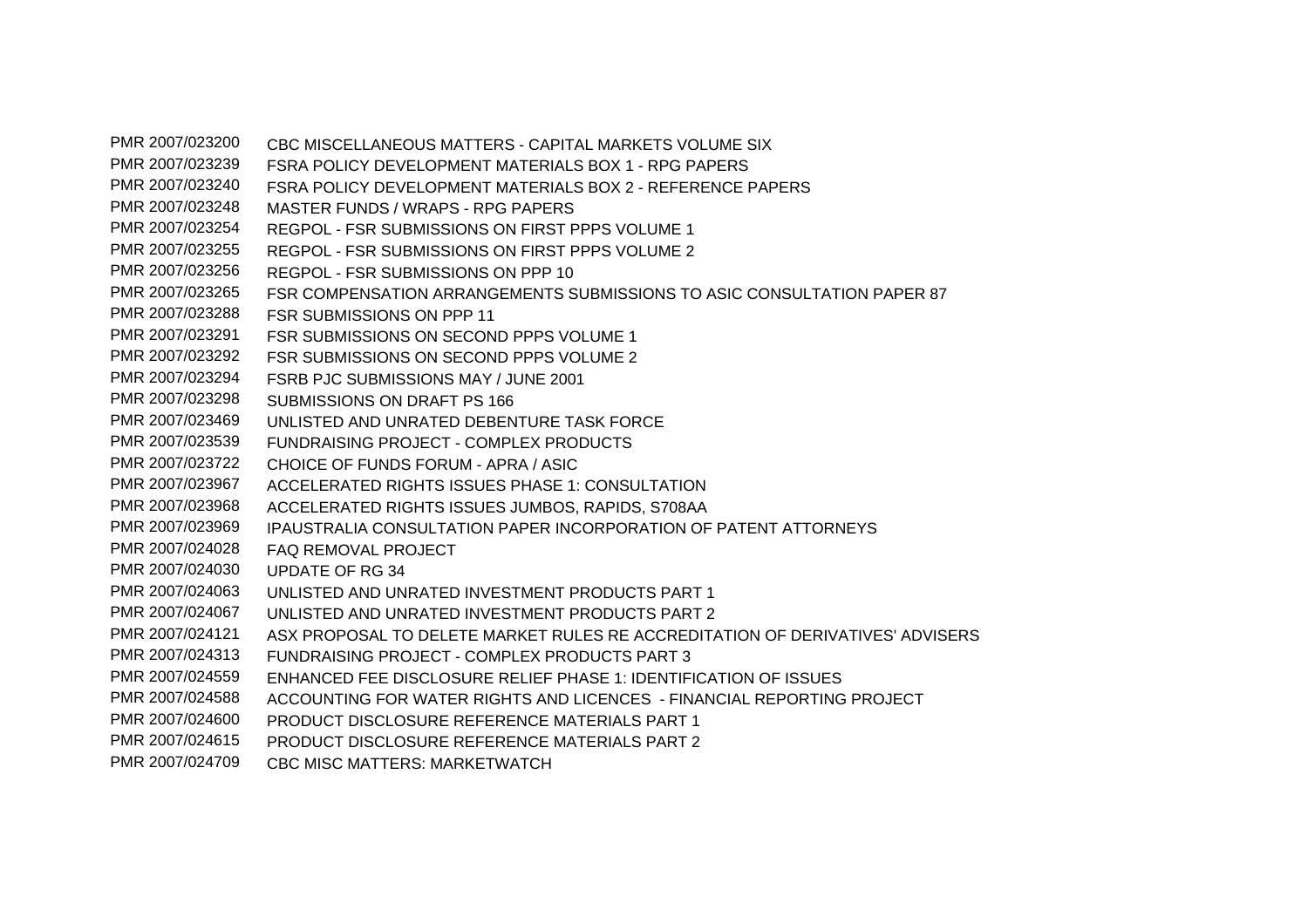PMR 2007/024710 CBC MISC MATTERS: MARKETWATCH PMR 2007/024711 CBC MISC MATTERS: MARKETWATCH PMR 2007/024712 CBC MISCELLANEOUS MATTERS - FSR COMPLIANCE VOLUME THIRTEEN PMR 2007/024716 UNLISTED & UNRATED DEBENTURE TASK FORCE - CBC WORKING FILE VOLUME THREE PMR 2007/024717 UNLISTED & UNRATED DEBENTURE TASK FORCE - CBC WORKING FILE VOLUME FOUR PMR 2007/024719 CBC MISCELLANEOUS MATTERS - CAPITAL MARKETS VOLUME SEVEN PMR 2007/024720 CBC MISCELLANEOUS MATTERS - CAPITAL MARKETS VOLUME EIGHT PMR 2007/024721 CBC MISCELLANEOUS MATTERS - CAPITAL MARKETS VOLUME NINE PMR 2007/024812 UNLISTED AND UNRATED INVESTMENT PRODUCTS PART 3 PMR 2007/025356 PRIVATE EQUITY PART 2 PMR 2007/025357 LAW REFORM (PART 4) PMR 2007/025358 PANDEMICS RISK PROJECT PART 2 PMR 2007/025460 INVESTOR DIRECTED PORTFOLIO SERVICES PMR 2007/025461 TRAINING OF ADVISORS: PS 146 PMR 2007/025462 CREDIT RATING AGENCIES IOSCO PART 3 PMR 2007/025471 PRODUCT RATIONAL ISATION PMR 2007/025702 UNLISTED, UNRATED DEBENTURES - SUBMISSIONS #1 PMR 2007/026408 REGULATION ADVICE INTERNAL - FUNDRAISING - REGULATORY GUIDE 99 - QUOTATION OF SECURITIES OFFERED BY PROSPECTUS PMR 2007/026409 REGULATION ADVICE INTERNAL - FUNDRAISING - REGULATORY GUIDE 99 - QUOTATION OF SECURITIES OFFERED BY PROSPECTUS PMR 2007/026410 REGULATION ADVICE INTERNAL - M&A - SUBSTANTIAL HOLDINGS TREASURY QUERY PMR 2007/026546 INSOLVENCY: GENERAL PART 3 PMR 2007/026642 ACCELERATED RIGHTS ISSUES PHASE 1: CONSULTATION PMR 2007/026643 LAW REFORM: ASIC SUBMISSION TO CAMAC DISCUSSION PAPER ON LON-TAIL LIABILITIES PMR 2007/026722 ADVICE - SECTION 3E OF THE TAXATION ADMINISTRATION ACT 1953 PMR 2007/026899 ASIC STAKEHOLDER SURVEY PMR 2007/026928 EXPERT REPORTS: NEW REGULATORY GUIDES PMR 2007/026929 AUDIT INSPECTION REPORTS - CONSULTATION PAPER PMR 2007/027169 CROSS BORDER CAPITAL FLOWS PROJECT PLANNING PMR 2007/027196 INTERNATIONAL CAPITAL FLOWS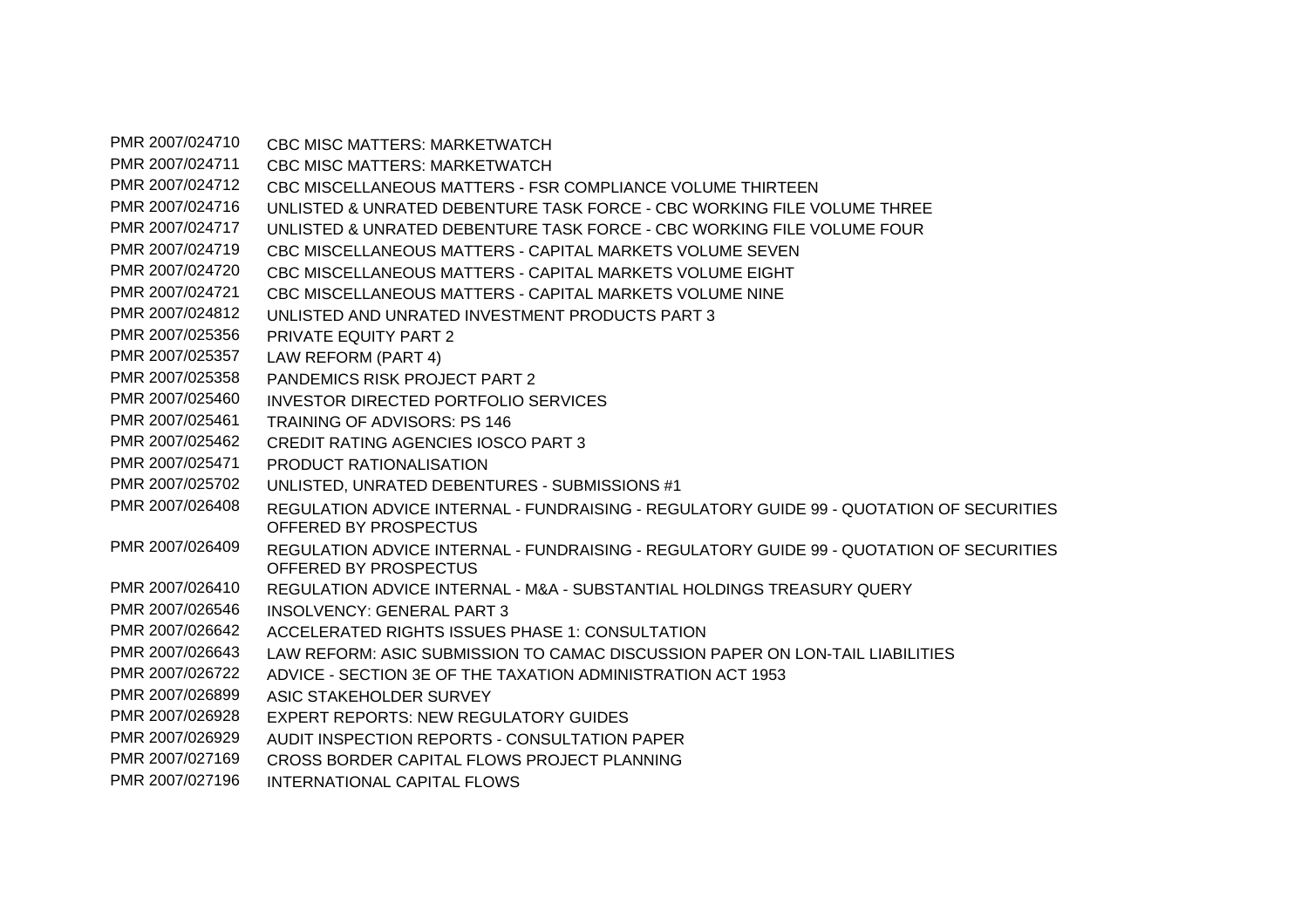PMR 2007/027445 UNLISTED UNRATED DEBENTURES PMR 2007/027466 UNLISTED UNRATED DEBENTURES PART 2 PMR 2007/027703 REVOCATION OF CO 05/21 PMR 2007/027704 REVOCATION OF CO 98/55 PMR 2007/027982 APRA - GENERAL PMR 2007/028129 ACCELERATED RIGHTS ISSUES SUBMISSION TO ASIC CONSULTATION PAPER 91 PMR 2007/028313 UNLISTED, UNRATED DEBENTURES - SUBMISSIONS #2 PMR 2007/028357 ADVERTISING PROJECT - CBC WORKING FILE VOLUME ELEVEN PMR 2007/028554 REGULATION ADVICE INTERNAL - AUDITORS PMR 2007/028703 UNLISTED AND UNRATED INVESTMENT PRODUCTS PART 4 PMR 2007/028758 BIDDER STATEMENT & OFFERS - OFF MARKET PMR 2007/028981 ENHANCED FEE DISCLOSURE PMR 2007/028982 SCHEMES OF ARRANGEMENT: RG 60 AND RG 142 PMR 2007/029692 FINANCIAL REGULATION COSTS SURVEY 2007 PART 2 PMR 2007/030190 DISCLOSURE OF MANAGEMENT AGREEMENTS BETWEEN RESPONSIBLE ENTITIES AND ISSUERS PMR 2007/030196 APPLICATION OF CO05/26 TO ENTITIES ON BSX PMR 2007/030247 ELECTRONIC FILE PMR 2007/030428 FOREIGN INVESTMENT REVIEW BOARD APPLICATIONS 24 AUGUST 2007 SYDNEY RESPONSES PART 8 PMR 2007/030804 RETAIL ADVICE STRATEGY PMR 2007/031871 AUSTRALIAN TAXATION OFFICE (097004512) PMR 2007/032334 COMPETITION FOR MARKET SERVICES VOLUME 3 PMR 2007/032859 REGULATION ADVICE EXTERNAL - FUNDRAISING PMR 2007/032901 REGULATION ADVICE EXTERNAL - FUNDRAISING PMR 2007/032940 AQUA STRUCTURED PRODUCTS MARKET PMR 2007/032942 LVM PROCEDURES RE WRITE PMR 2007/033368 COMPENSATION ARRANGEMENT - RAB FOLDER 5 PMR 2007/033370 COMPENSATION ARRANGEMENT - RAB FOLDER 6 PMR 2007/033947 REFORM OF WHISTLEBLOWER PROTECTION PROVISIONS PMR 2007/034007 UNLISTED AND UNRATED INVESTMENT PRODUCTS PART 5 PMR 2007/034010 ELECTRONIC COMMERCE - (PART 4)